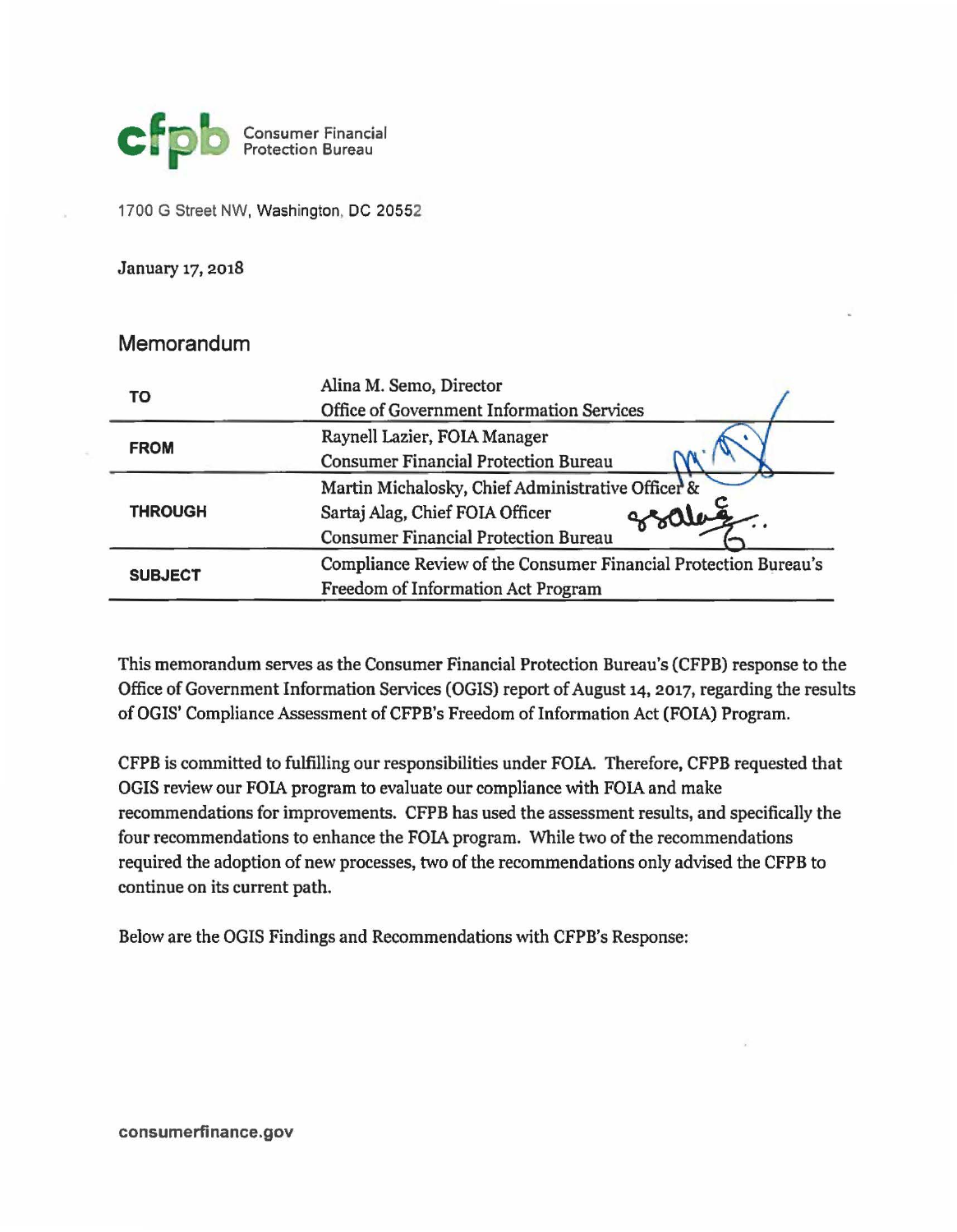Finding CFPB faces management challenges to maintain its current responsiveness to FOIA requests during the next five years.

Recommendation 1: Continue to engage high-level CFPB officials and highlight the importance of compliance with FOIA and a high degree of cooperation between staff in the FOIA office and the program offices.

*CFPB Response: CFPB agrees with this recommendation. The FOIA Office consistently engages with leadership and will continue this strategy to further transparency as well as an understanding ofFOIA at the CFPB. An example ofthis engagement is the comprehensive weekly FOIA report to senior leadership to share information on new, pending, and closed requests and appeals.* 

Recommendation 2: Keep CFPB leadership apprised of the need for any additional FOIA assistance to keep up with growing workload.

*CFPB Response: CFPB agrees with this recommendation. Over the last year, the FOIA Office has consistently relied on detailed employees to support FOIA operations. The FOIA Office currently has one detailed employee, but it will increase this capacity as the workload increases.* 

## Finding 2: CFPB's investments in technologies improve the FOIA process.

**Recommendation 3:** Comply with Department of Justice guidance encouraging agencies to use a FOIA metadata tag for all posted records released under FOIA.

*CFPB Response: This recommendation has been implemented. In late-August 2017, CFPB implemented a process to ensure all released records, including those in the electronic reading room contained FOIA metadata in accordance with DOJ guidance.* 1 *Specifically, the FOIA Office ensures that before records are released that there is a uniform FOIA tag which*  includes reference to CFPB, and a title, date, and description of the documents at issue.

<sup>1 &</sup>quot;Using Metadata in FOIA Documents Posted Online to Lay the Foundation for Building a Government-Wide FOIA Library," last modified July 16, 2015, http://www.justice.gov/oip/blog/foia-guidance-11